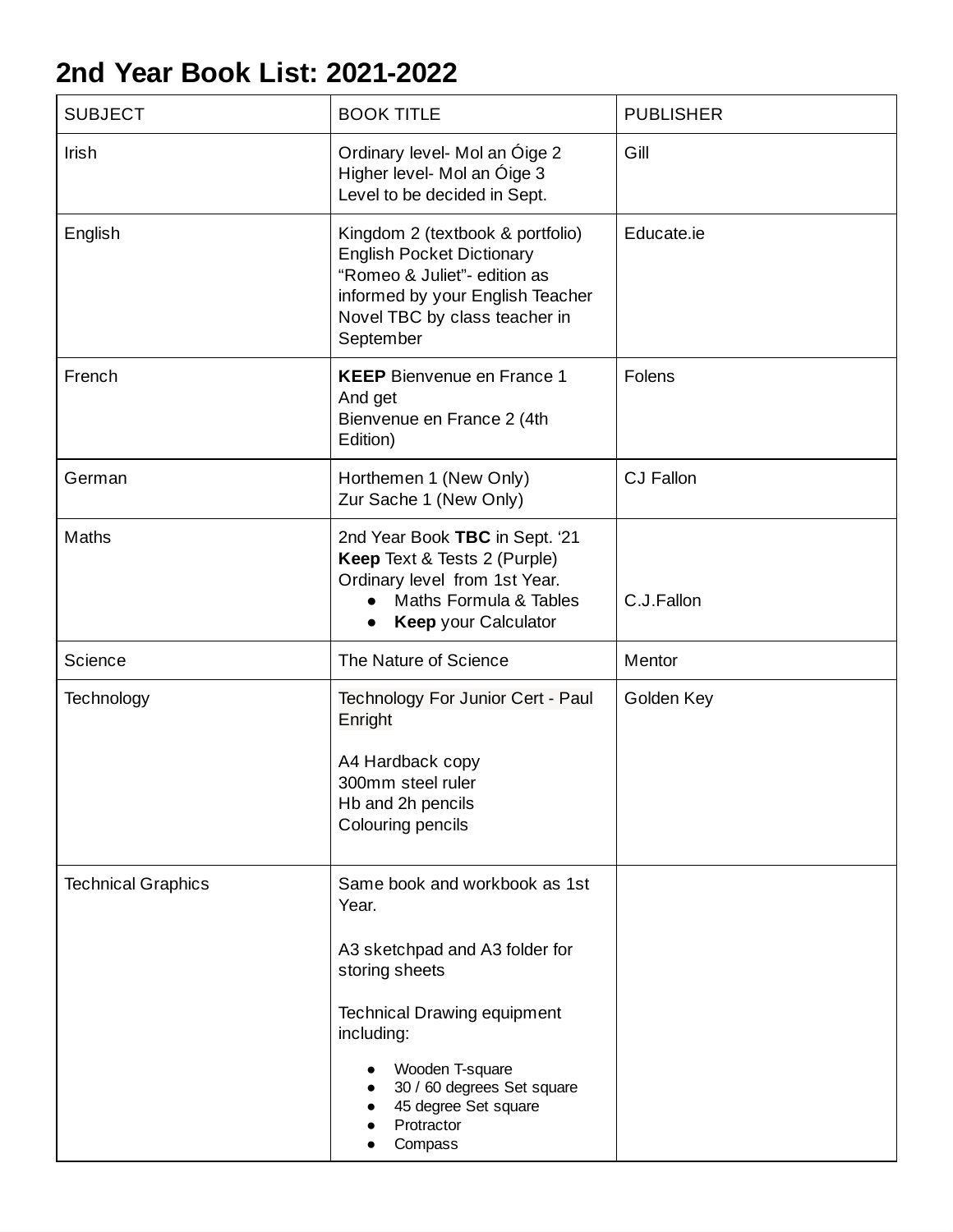|                          | Hb, H and 2 H Pencils<br>Eraser<br>Pencil Sharpener<br>Roll of masking tape<br>Colouring pencils                                                                                                                                                                                                                                                                                                                                                                                                                                                                                                                                  |            |
|--------------------------|-----------------------------------------------------------------------------------------------------------------------------------------------------------------------------------------------------------------------------------------------------------------------------------------------------------------------------------------------------------------------------------------------------------------------------------------------------------------------------------------------------------------------------------------------------------------------------------------------------------------------------------|------------|
| History                  | Same books as 1st Year.                                                                                                                                                                                                                                                                                                                                                                                                                                                                                                                                                                                                           |            |
| Geography                | <b>KEEP 1st YEAR BOOKS</b><br>'New Geography in Action' Junior<br>Cycle Geography by Norma<br>Lenihan & Jason O'Brien<br>'New Geography in Action' Activity<br>Book/Portfolio Junior Cycle<br>Geography by Norma Lenihan &<br>Jason O'Brien                                                                                                                                                                                                                                                                                                                                                                                       | Educate.ie |
| <b>Classical Studies</b> | 120 page A4 Pocket Folder                                                                                                                                                                                                                                                                                                                                                                                                                                                                                                                                                                                                         |            |
| Art                      | <b>Check to see what students still</b><br>have from last year, some items<br>may not need to be purchased.<br>Materials:<br>2 x A4 Sketchpads (Not spiral<br>bound if possible)<br>1 X A3 folder (with handles) with<br>the following;<br>2 x Pencils - 2B and 4B<br><b>Topper</b><br>Rubber<br>24 pack colour pencils (last<br>years are fine)<br>Small set of watercolours (<br>last years are fine)<br>Set of paintbrushes mix of<br>sizes (Small, Medium &<br>Large ) (last years are fine)<br><b>Scissors</b><br>Prittstick/Glue stick<br>(Markers and chalk/oil pastels are<br>optional)<br>Please put names on everything |            |
| Materials Technology     | Same book as 1st year<br>Steel ruler                                                                                                                                                                                                                                                                                                                                                                                                                                                                                                                                                                                              |            |